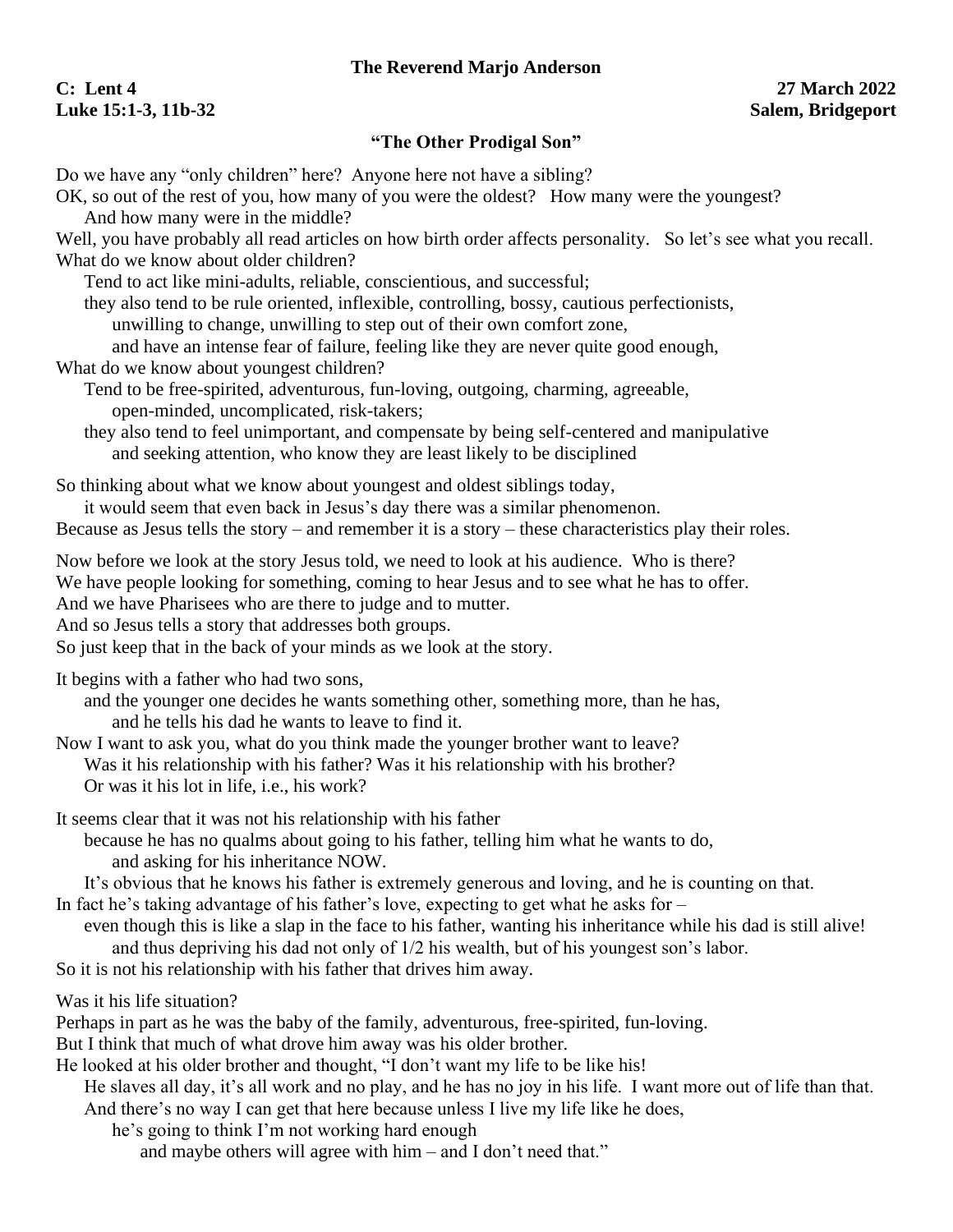And so the younger son takes his inheritance and goes off on his own, seeking something different, something more for his life, seeking joy. The problem is he looks in all the wrong places. He thinks what he is looking for are the things that money can buy  $$ adventure, good times, good food, good friends, leisure, luxury – and he does find those things and buys those things. But then, when the money runs out, there are no more good times or good food or good friends or leisure or luxury or adventure. And he finds himself forced to work and the only work he can find is the absolute worst: he finds himself feeding pigs – an animal that Jews aren't even allowed to touch! Now remember to whom Jesus is speaking – those ordinary people who came with open minds to learn from him and those Pharisees who came full of their own religious knowledge to judge him. And you can be sure that the Pharisees – who were all about rules and righteous living, all about rewards and punishments and the consequences for one's deeds – you can be sure they were right there with Jesus, saying, "Yep! That kid got what he deserved! You go and break all the rules? Then you deserve the consequences of your actions. Yes Jesus!" But then Jesus continues the story. The younger son suddenly realizes that his father's slaves have it better than he does, and so he decides to return. It's obvious that he has learned his lesson because there is no more arrogance, no more self-righteousness, no more presuming on his father's love. He doesn't even think about reclaiming his position as son, but simply wants to be a slave of his father. And again the Pharisees are probably saying, "Well, I guess if he's learned his lesson, it might be OK for him to be a slave. Maybe." But then Jesus shocks them all. Because when the father sees the son coming he runs to him and before his son can even complete his request to be his father's slave, the father has him in his arms and is saying, "I love you! I am so grateful that you are okay! I am so happy you are home! Come, we are going to have the best party ever!" Can you picture the looks on the faces on those Pharisees? Jesus had suddenly veered into heresy territory. The father's reaction was not right because it was not fair! The son had broken all of the rules and he deserved to pay for it! But instead of punishing him, the father throws him a party – and not just any party, but a party to end all parties! He kills the fatted calf, puts a huge ring on his son's finger, dresses him in sumptuous robes, calls everyone together, and there is music and there is dancing and there is a feast and there is overwhelming joy! The older son hears the noise and comes to see what's going on. A servant with a huge grin on his face and excitement in his voice, comes and says, "You are not going to believe this! It's like the best news ever! Your brother is home! And he's okay! And we're having a party! But the older son isn't happy. He doesn't care that his brother is home. His brother should have stayed where he was. He had made his choice and there's no way he should be back here. And what the heck was his dad giving him a party for???!!!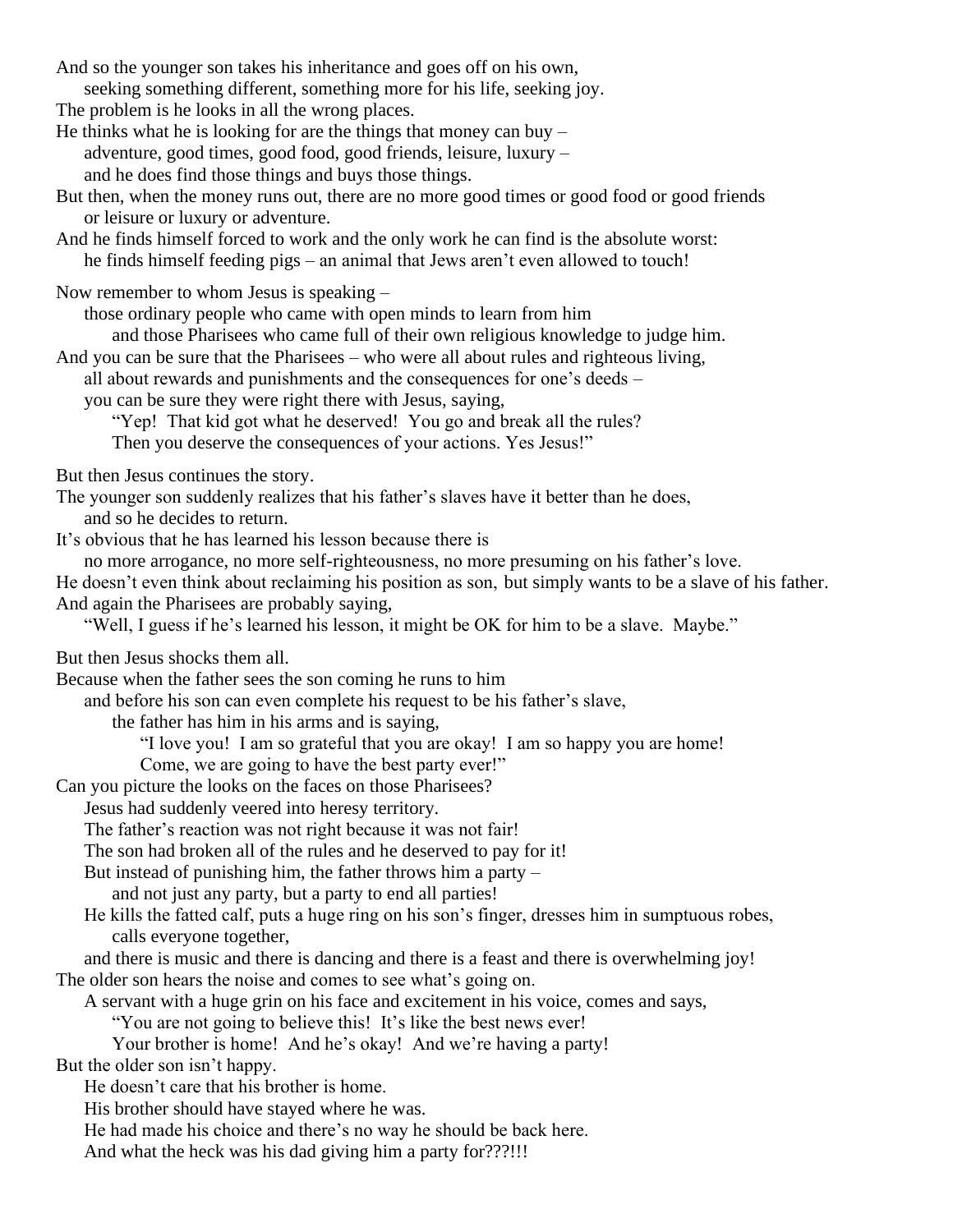There is an older brother, a Pharisee in all of us. I was the eldest child in my family and I spent my life trying to please my parents, my teachers, my employers, everyone. I worked hard but somehow it was never good enough to please all of the Pharisees in my life because, of course, unless you can be perfect, you will always make mistakes and the Pharisees will always be there to point them out to you and to judge you as not being good enough. And that drive to measure up, to succeed, to win approval can never be satisfied because none of us are perfect. And what this creates is this emptiness inside that we try to fill up with other things – sometimes with wholesome things like family, friends, work, material possessions, religious practice, service to those in need, hobbies, travel, adventure, and sometimes with unwholesome things like love affairs or illegal drugs or addictive behaviors. Both sons felt an emptiness inside. For the younger son it was clear when he said to his father,

"I don't want this kind of life – I want something else" and left.

For the older son it became clear when he said to his father,

"I have slaved my entire life for you, & it's never been enough, because obviously you don't love me."

The older son tried to fill that emptiness by working to earn his father's love. The younger son tried to fill that emptiness by running away from his father's love.

In the end the younger son finds what he was looking for in his father's arms. But we don't know what happens to that older son.

I think most of us have experienced having a conflict in a relationship where we were really hurt and even when the other person says they're sorry and holds out their arms we can't bring ourselves to run into them.

We can't run into their loving arms because our arms are still full of the hurt and anger that come from our Pharisaic clinging to what we think we are owed, what we deserve

Our arms are too full of our judgment and self-righteousness and arrogance and pride that says that we deserve more than someone else because we have done more.

But here's the thing: the father loved both sons.

He loved the younger one enough to give him his inheritance and let him go and to welcome him back without a word of judgment, with nothing but love and joy.

He loved the older son enough to come out and invite him into the party –

into the celebration of love and joy.

The father could have said, "Get in there! Put a smile on your face and welcome your brother home! Be glad that he's home! Be grateful!

I'm your father & you are my son and I'm telling you to get yourself in there and celebrate!"

But instead of ordering him in, his father simply invites, entreats him, saying,

"I love you just as I love your younger brother.

Everything that I have is and has always been yours, my son.

You've been acting like you're my slave, but that was never the case.

You're not my slave; you're my son.

You just have been looking at it from the wrong perspective."